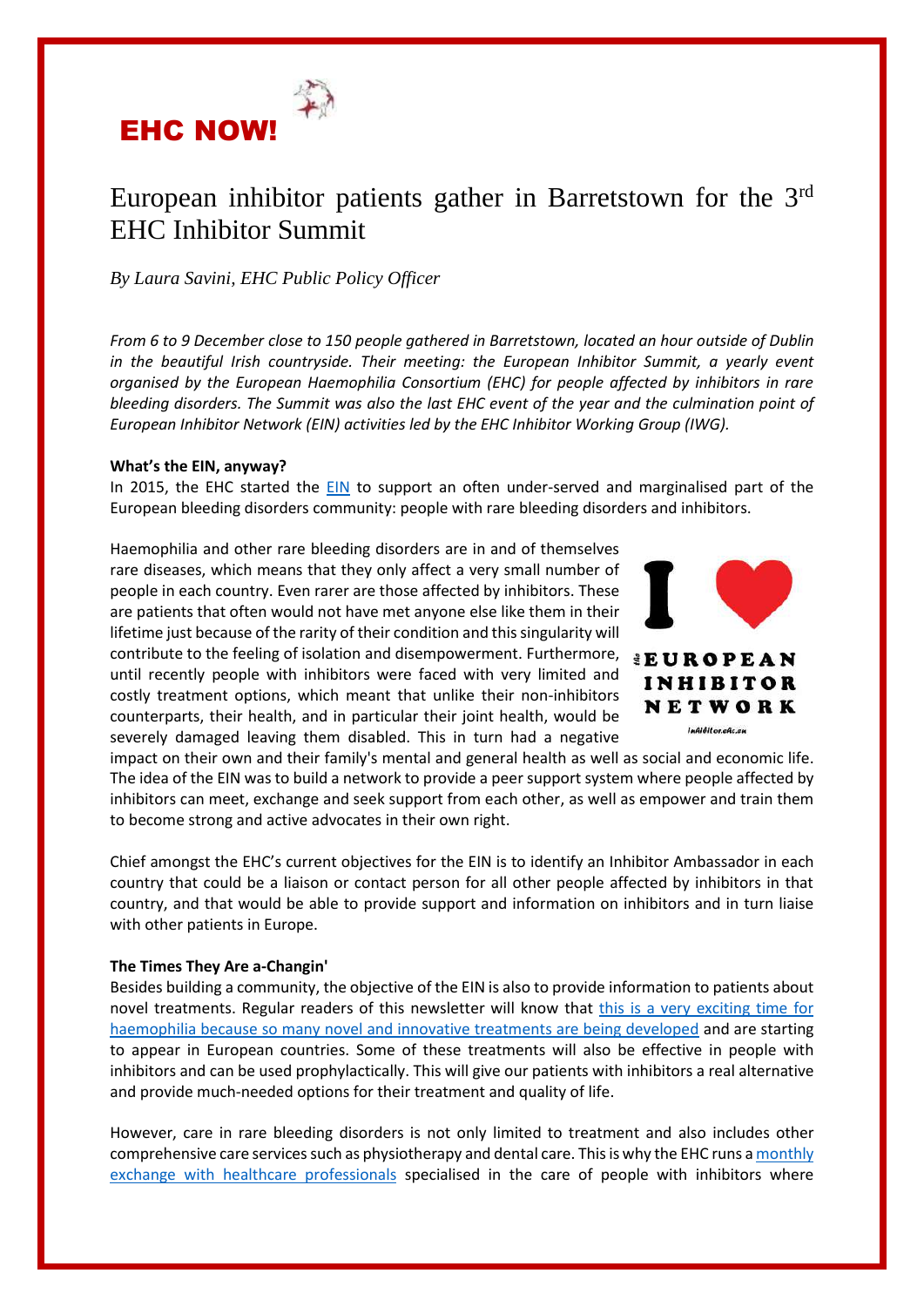participants can ask them questions from the comfort of their homes. The video conference is open to all those with an interest in inhibitors and runs every last Thursday of the month.

Another early EIN objective was to provide consensus recommendations and guidance on managing inhibitors in order to establish common standards across Europe. To achieve this, the EHC partnered with clinicians to develop the [European Principles on Inhibitor Management,](http://eahad.org/wp-content/uploads/2018/04/EPIM_Published-version.pdf) which were published earlier this year. The EHC is currently working on the production of multiple advocacy tools, including posters and an animated video, based on these Principles with which to reach various stakeholder groups across Europe and promote their implementation.

Finally, the EIN wished to raise awareness of the reality of life with an inhibitor. As we all know that '*an image speaks a thousand words*,' the EHC produced 20 minutes of moving images through its documentary ['Inhibitor Stories'](https://www.youtube.com/watch?v=3nZ8pLZS5SE&t=388s) filmed in 2017 and launched last year. It is a short and compelling movie that captures patient, parent and healthcare provider stories from across Europe.

## **Third time's a charm**

So: back to our Summit. It is meant to be the culminating point for the European inhibitor community. It is an opportunity to meet in person with peers who are facing similar situations but also to get information from experts on the management of inhibitors, as well as the latest medical and scientific updates in that management.

For the third year running, the event was held in [Barretstown,](https://www.barretstown.org/) a not-for-profit camp designed for children who are suffering from severe illnesses and disabilities, so that everything is designed to accommodate people with reduced mobility and special needs. Barretstown was funded by actor Paul Newman and is part of the SerioüsFun Children's Network of camps across the world.

The EHC was very proud to see that this year numbers of participants (compared to the first year) almost doubled! The atmosphere was one of a family reunion! We were thrilled to see so many familiar faces of returning participants and to witness their personal progress on their inhibitor journey. We were equally delighted to see many new faces and how they were immediately welcomed and taken under the wings of the 'returning attendees.' For our part, the initial objective of the Summit, to create a community and peer-support system, seems to be going in the right direction. The event was a mix of lectures on scientific, medical and care topics (such as for example stress management). The programme also featured several peer-to-peer sessions, enabling participants to have their own private space to freely discuss and exchange on issues of concern or day-to-day challenges. Children and teens had parallel programs around the camp that include a mix of adapted sports, arts and crafts activities as well as lectures on how to manage their inhibitors, for example via good dental hygiene that is adapted to people with inhibitors.

The camp is attended by lots of families, therefore during the day, there is free time built into the programme for families to spend some quality time together and do some activities that they wouldn't normally get to do, such as rock climbing, zip lining or horse-back riding under supervision and guaranteed safety. At the end of each day, participants are welcomed into smaller home groups, designed to allow participants to digest the day's learnings and events, and address any questions, concerns or other matters in a smaller and more intimate setting.

All of this is made possible thanks to a wonderful team of volunteers and staff from Barretstown but also thanks to the volunteers of the Irish Haemophilia Society (IHS) who have massively contributed in bringing participants to the camp, entertaining the children and helped to ensure that everything went as smoothly as possible.